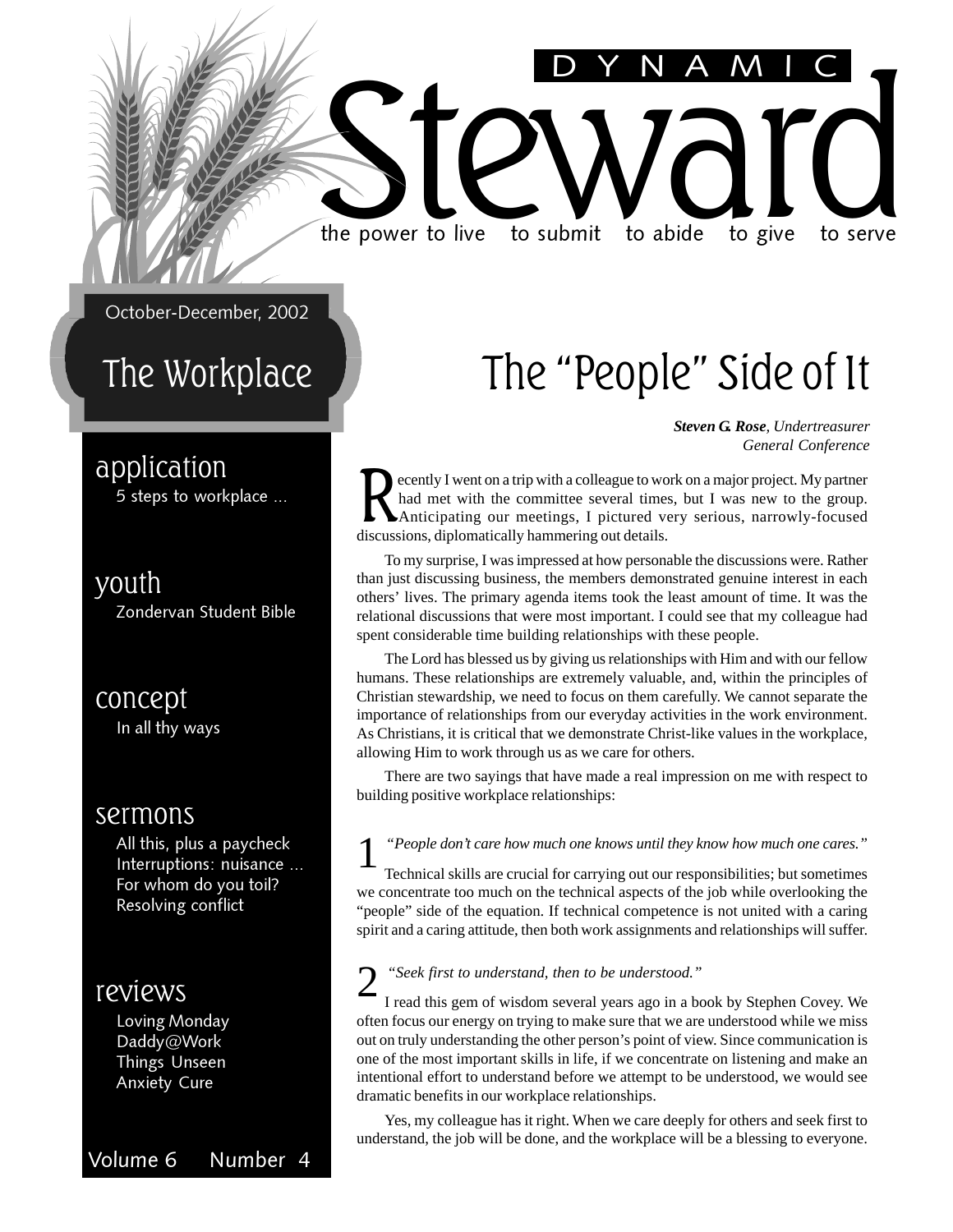# application

## 5 Steps to Workplace Satisfaction

*Fabiola Vatel, Editorial Assistant General Conference Stewardship Department*

#### Introduction

It's Monday morning. You step into your place of business wondering if you will make it through the next hour. As you walk through the halls you hear co-workers, t's Monday morning. You step into your place of business wondering if you will obviously annoyed, grunting muffled greetings to one another.

Let's face it, for most of us work is not enjoyable. We do it out of obligation. However, God clearly admonishes us not only to work, but to work hard *and* enjoy it (Php 2:14; Ec 9:10)! How can we reach the point where we actually look forward to going to work?

Thomas Warney, author of *Mind at Work: Improving Workplace Satisfaction and Enjoyment* (National Consultation on Career Development, 1998) outlines a set of criteria for workplace satisfaction. In your individual or small group Bible study, reflect on Warney's five points. What biblical passages come to mind as you consider these principles? Here they are in order of importance.

#### 1. Appreciation

"This includes recognition, praise, respect, being valued, and feeling that what I do counts."

It is incredibly gratifying to know that we are cherished. In Matthew 25, the parable of the talents, the master enthusiastically congratulates his servant for his good work: "Well done good and faithful servant" (v 21). He even invites him to celebrate. How special that servant must have felt!

#### 2. Control

"This means having a significant amount of control over what I do, and includes exercising responsibility, being 'empowered' with the opportunity to exercise choice and be creative, and working within a team structure."

We grow from experience. When we are allowed to make certain decisions, we gain a stronger sense of ownership. We begin to see that our contributions make a difference. Our interest level increases as we realize that we are indeed part of a team.

#### 3. Good working environment

"This means surroundings and conditions that are safe, clean, healthy, and comfortable, and support from the organization, including learning programs, health initiatives, flexible scheduling, employee assistance programs, and wellness facilities."

We can also assure a good working environment by readjusting our attitude. Smiling at our co-workers, humming a soft tune as we pass through the halls or simply waving "hello" to someone may work wonders for our surroundings. We enjoy being around pleasant people. Why not become a pleasant person yourself?

#### 4. Organizational integrity

"The organization has a clear vision/mission, created with significant input and buy-in from everyone, clearly communicated to all levels. Management truly 'walks the talk' by providing real support and modeling the core values of the organization."

Have you ever heard the saying "Do as I say, not as I do?" It is hard to respect people who do not practice what they preach. Whether you are a manager or a secretary, as Christians it is important to remember who we ultimately work for.

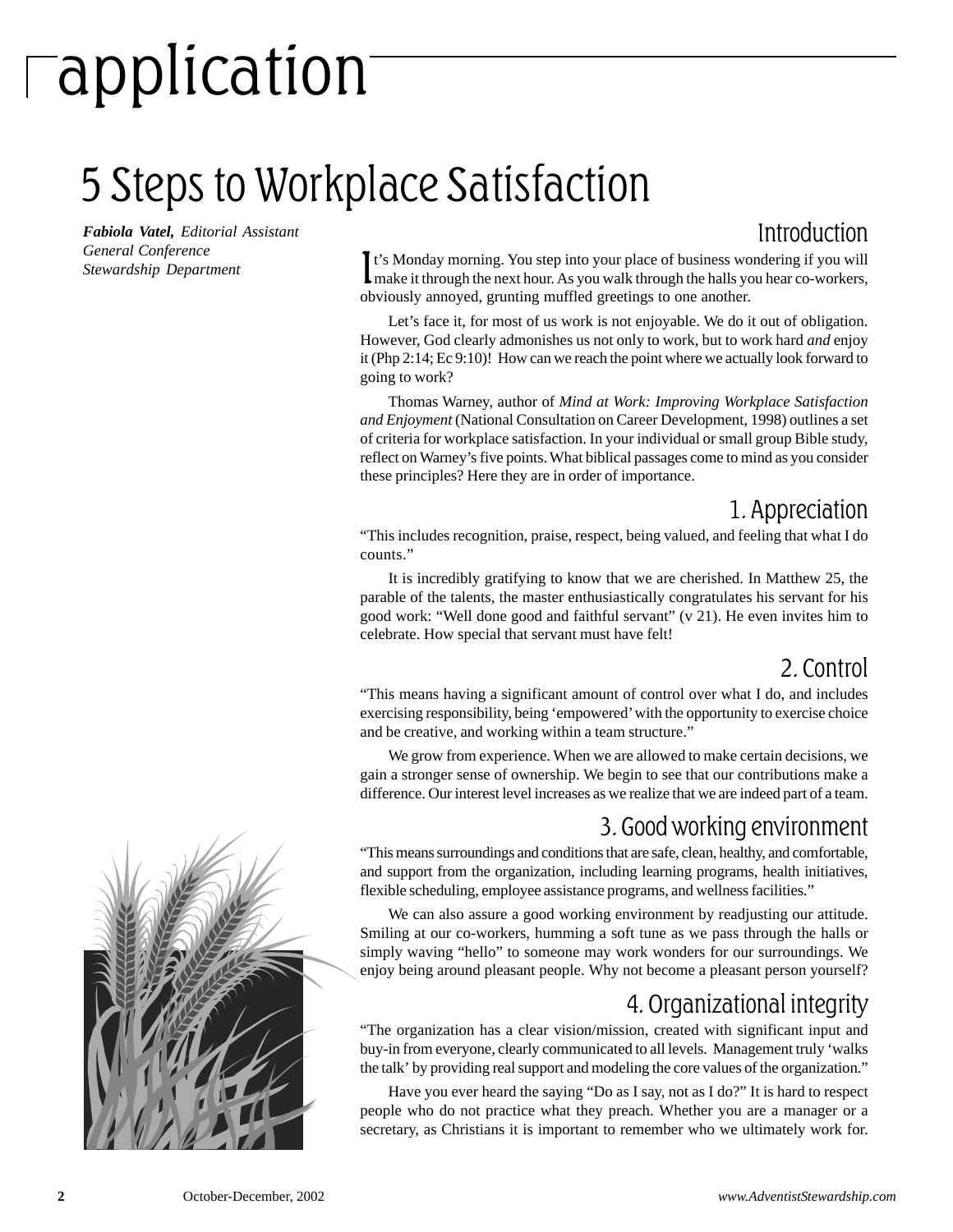# youth

Whatever we do, we must do it in such a way that God's character is revealed through us.

#### 5. Reward

"Fair remuneration and benefits tailored to what is important to the individual."

One of the best features of work is the compensation! When we are paid fairly for what we've worked for, it makes all the difference.

Many of us view work as drudgery, therefore we dread every second of it. That is not how our Heavenly Father intended it to be. He wants us to work and enjoy it. When we are satisfied in our workplace we begin to view it as a blessing. In turn, we bless others through our work.

### Zondervan Student Bible—Revised

*Reviewed by the staff of Dynamic Steward*



The award-winning Zondervan Student Bible(NIV) has been completely revised.<br>The new revision includes updated notes by Philip Yancey and Tim Staff<br>and a new 180-day "Guided Tour." This Bible was developed to help<br>student o he award-winning *Zondervan Student Bible(NIV)* has been completely revised! The new revision includes updated notes by Philip Yancey and Tim Stafford and a new 180-day "Guided Tour." This Bible was developed to help any

I especially like the introductory overviews to the Old and New Testaments as well as each book of the Bible. The "Book Introductions" give insights on how to read each book—how the book is broken down into parts, key points the author is making, and lessons to be learned.

But there is more. The "Guided Tour," "100 People You Should Know" articles, and the occasional "Highlights and Insights" that you encounter along the way, enrich your understanding of what you are reading and encourage you to reflect on what you have learned. There are also three Track Reading Plans to choose from.

I encourage anyone who wants to take this informative and inspirational tour to buy this excellent resource.

# quotes

*Good leaders make people feel that they're at the very heart of things, not at the periphery.*

*Everyone feels that he or she makes a difference to the success of the organization. When that*

*happens, people feel centered and that gives their work meaning*.—Warren Bennis

*Be ye strong therefore, and let not your hands be weak:*

*for your work shall be rewarded*.—II Chronicles 15: 7

*Community-minded people regard hard work and service to their fellow man as a*

*life-long commitment, expressed on a daily basis*.—Jim Turner

*Even if you are the boss, adjust your attitude from "chairman" to "servant."—*Robert Wolgemuth

*The wisdom of the worker is apparent in his handiwork*.—Anthony of Padua

*Good for the body is the work of the body, good for the soul, the work of the soul, and good for either,*

 *the work of the other.*—Henry David Thoreau

*It is not doing the thing which we like to do, but liking to do the thing which we have to do,*

*that makes life blessed.*—Johann Wolfgang von Goethe

*Men are naturally tempted by the devil, but an idle man positively tempts the devil.*—Spanish Proverb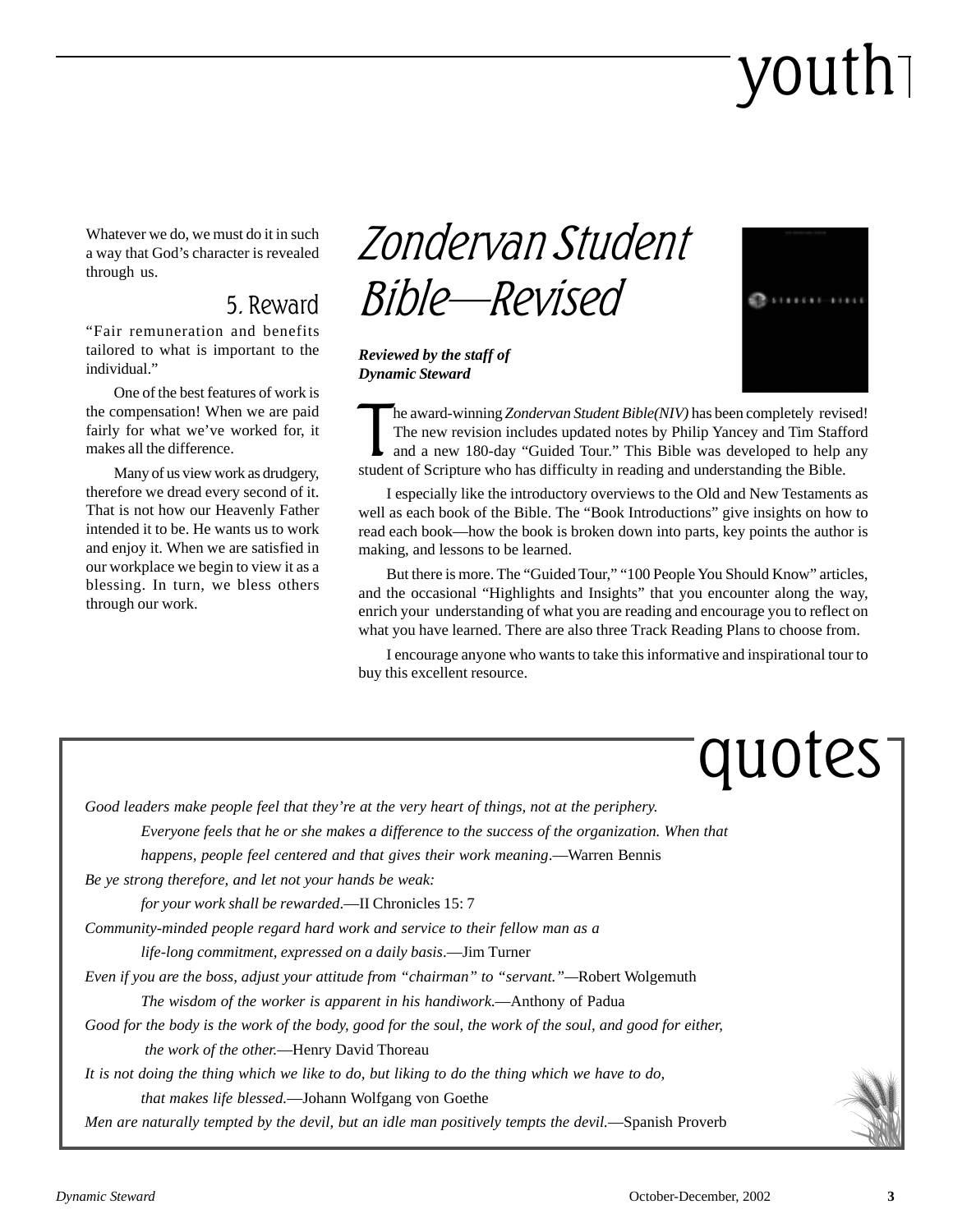# concept

### In All Thy Ways

*Benjamin C. Maxson, Director General Conference Stewardship Department*

The question startled me. "Will you be my business advisor?" Joe had tired of his profession and was buying his own business. The business had a number of challenges, and he was asking me to be available to counsel him whe he question startled me. "Will you be my business advisor?" Joe had tired of his profession and was buying his own business. The business had a number of challenges, and he was asking me to be available to counsel him whenever he qualifications, he clarified what he wanted.

 He had others to help him with the business decisions he would face. What he wanted was someone to help him integrate God into the way he would *do* business. He wanted someone with whom he could reflect on God's involvement in the new business. More than that, he was determined to operate his business on the basis of biblical principles and in a Christ-like manner.

So we began to explore foundational principles that he could apply to the way he would run his business and work with his employees. Together, we discovered that God can be just as real in the workplace as in church. Let's explore some of these principles.

The first principle we discovered was that since God is really the Owner, the business was His. That took a great deal of pressure off Joe. He could now function as the managing partner, managing the business for God as Owner. He also could know that God was intimately interested in the details of their business.

This insight led us to the next key principle: Whatever we do in the workplace should be done to God's honor and glory (1Cor 10:31). Since it is His business, what is done in the name of that business reflects on Him. Joe determined to act in such a way that God would be exalted and honored. He would also seek to act in the name of the Lord, "…Whatever you do, in word or deed, do everything in the name of the Lord Jesus, giving thanks to God the Father through him" (Col 3:17, ESV). The following verses led us to the conclusion that everything that is done in the workplace should be in service to Christ:

> "Slaves, obey in everything those who are your earthly masters, not by way of eye-service, as people-pleasers, but with sincerity of heart, fearing the Lord. Whatever you do, work heartily, as for the Lord and not for men, knowing that from the Lord you will receive the inheritance as your reward. You are serving the Lord Christ (Col 3:22-24, ESV)."

Since he was serving God as the Owner, Joe began to pray about daily details in the business. Nothing was too big or too small to bring to God. Joe discovered a rich source of practical counsel in the book of Proverbs. He now read it for insights as to how to manage the business and the employees.

Joe discovered that it was good practice to treat employees as he thought God would. He found that after doing his best, he could leave matters in God's hands and not be as stressed by thinking about what still needed to be done or what should be done differently. He found a purpose higher than simply making money or succeeding in turning the business around. He saw his purpose in life to be serving God in daily activities and decisions—doing God's business, not his own.

Then came the day Joe started having problems with his foreman. The foreman's

work was not up to standard, and the quality of the product was starting to decline. Customers were beginning to complain. Over a period of weeks things got worse, and Joe thought about firing the foreman. What should he do? We explored how Matthew 18:15 might apply. After time in prayer, Joe privately confronted the foreman from the perspective of seeing him as a brother who was doing something wrong.

Together they explored the implications, decided on corrective measures, and established a time table to follow. Six weeks later Joe told me that applying the biblical principle not only solved the problem, it restored a good worker and boosted morale with all the employees as they felt the difference. The biblical process had the added benefit of earning the foreman's loyalty.

Joe and I discovered that bringing God into the ways of doing business could have a powerful impact on the business. But it had an even greater impact on Joe. God became more real to him. And I grew as a business counselor. Oh, I didn't know any more about running a business, managing production, making contracts, or monitoring production. Instead, I learned that God wants to be involved in every aspect of our lives. There is no area that is beyond His ability. He can guide. He can provide. He can be real in the workplace.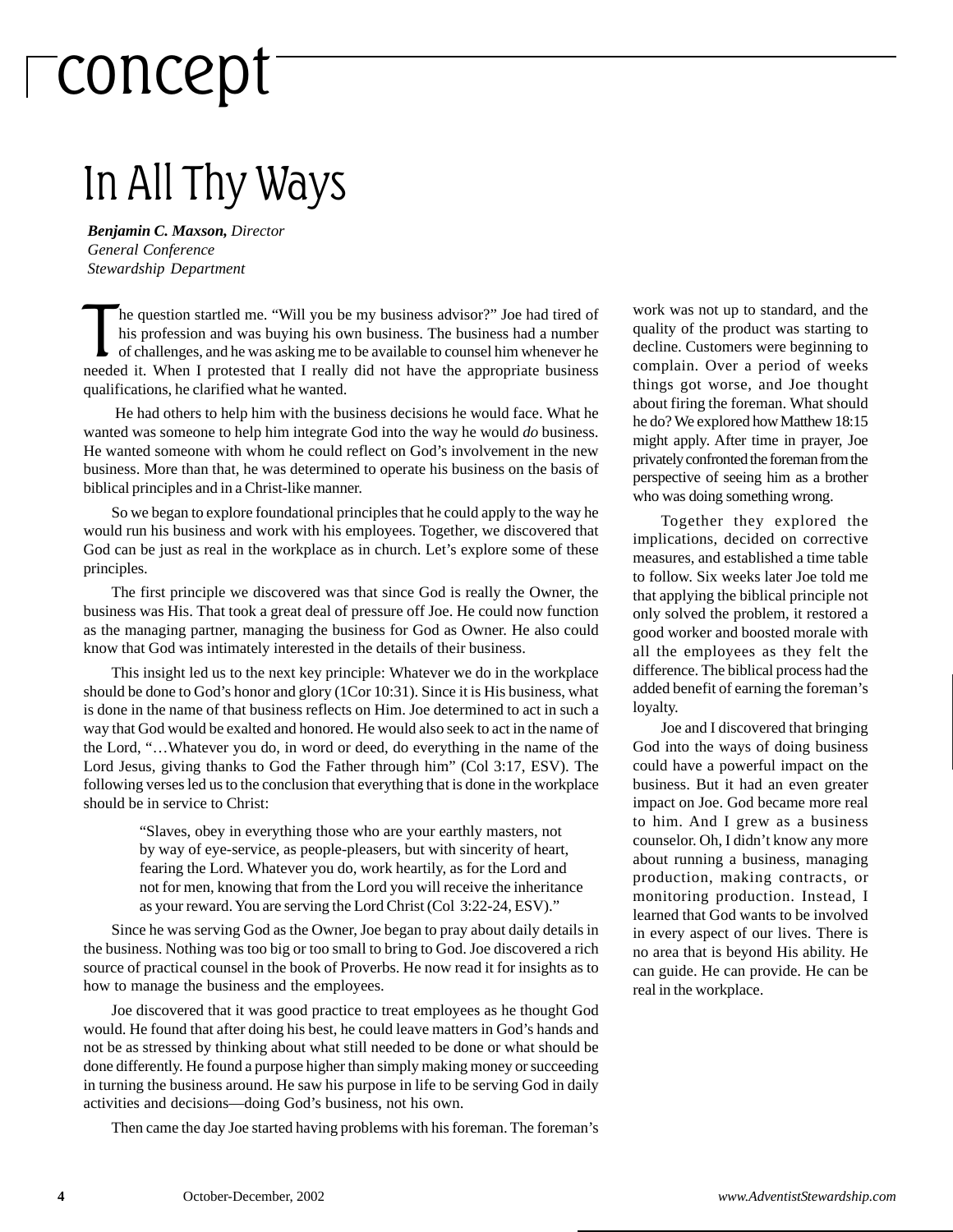# concept

#### **This experience led me to ten key points to help us bring God into the workplace:**

- 1. Believe that God is real and that He wants to be involved in your daily life.
- 2. Invite God into your life each day and bring daily issues to Him in prayer.
- 3. Take God with you into the workplace. He promises to be with you always (Matthew 28:20). Practice His presence—even at work.
- 4. Surrender your life to God each day and seek to apply biblical principles to the way you live.
- 5. If you own a business, transfer the ownership of that business to God. (The state may not recognize this transfer, but it will transform your attitude toward the business!)
- 6. If you are an employee, remember, beyond serving the business, you are serving God. Choose to do everything you do for Him, not just for the earthly boss or owner.
- 7. At the end of the day, leave things in God's hands, do your best, and then trust Him.
- 8. Ask God to give you a vision of what He wants for your life in the workplace.
- 9. See your work as a ministry of worship to God—serving Him in ways that honor and exalt Him.
- 10. Look for ways to treat those around you as Jesus would have treated them.

*The first principle we discovered was that since God is really the Owner, the business was His. That took a great deal of pressure off Joe.*

### Over and Over Again—2 stewardship window

Young ministers do not make a lot of money, but I wasn't prepared for making less than I had made as a student. Yet, that was the case when we finished seminary and went to pastor our first district.

Camille and I were the proud parents of a baby boy. As we sat down at the kitchen table to pay our bills, we wrote the tithe check first. When we finished, we only had eight dollars left and a whole month before another check. How would we put gas in the car, buy formula for the baby or feed ourselves? We had no other income, and the cupboard was empty.

We considered holding the tithe check for a week or so. It wasn't our bread we were worried about, but our baby's; and I was supposed to be the "breadwinner" of the family. After a heart-searching discussion and a time of prayer, we decided that by faith we would return the tithe, pay our bills, and trust God to open doors. We got into the car and went for a ride—a poor way to economize when we needed to save gasoline!

When we returned, a car was parked in front of our home. It was Howard Lee, the local Worthington Food's representative. After we visited for a few minutes Howard asked, "Could you folks use some health food?"

"Could we!" Camille and I cried in unison. Howard went to his car and brought back some food. I knew right then that we wouldn't starve.

Throughout that month little miracles continued to happen! An anonymous friend left fresh vegetables on our front porch; a lady in our church who raised hens brought us a gift of two dozen eggs; a refund check from our former utility company arrived! There was always plenty for the baby and plenty for us! At the end of the month, we had thirty-four dollars left over. And we had only begun with eight!

*By James Gilley, Vice President North American Division*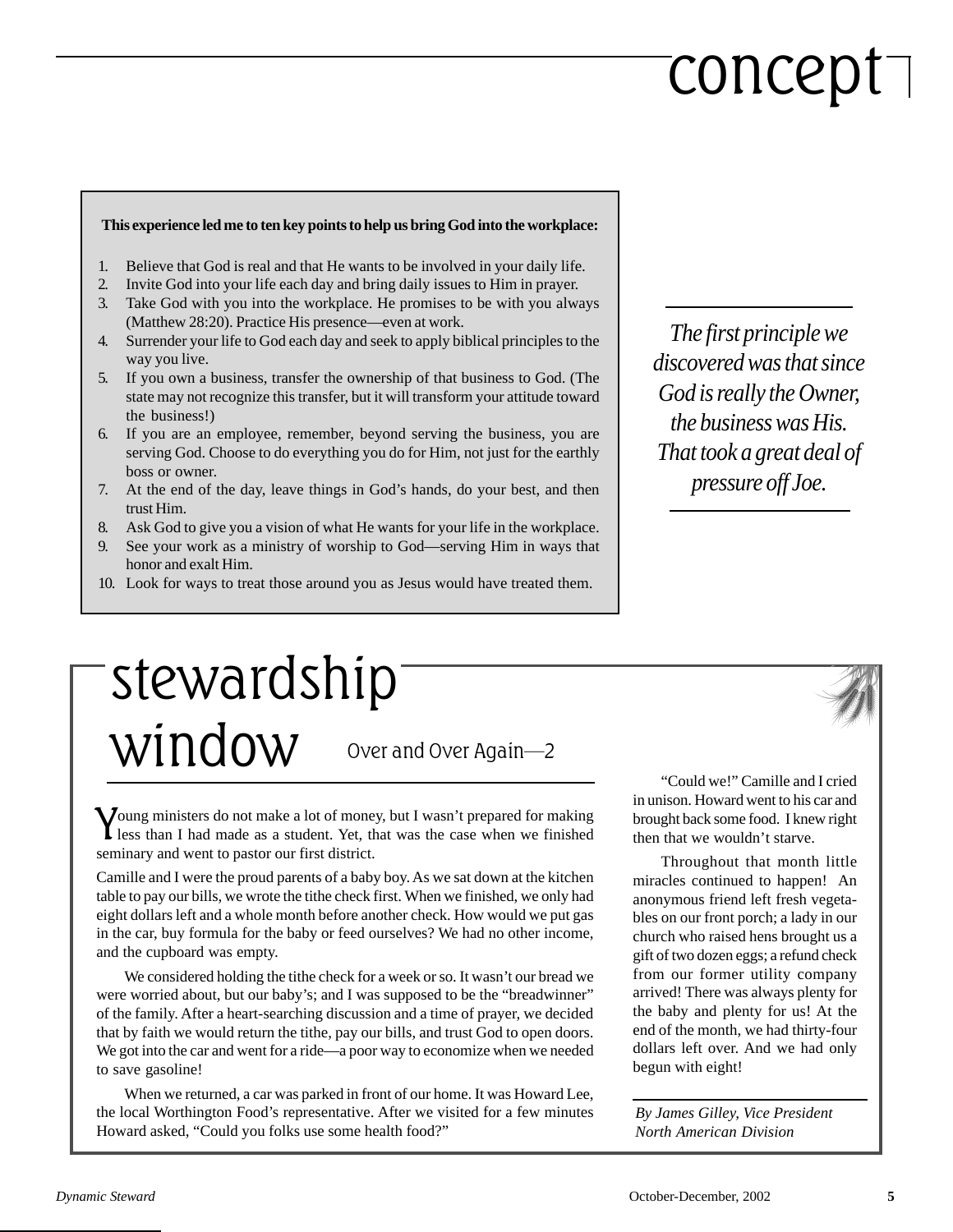### All This, Plus a Paycheck

*Stephen Chavez, Managing Editor Adventist Review*

#### Introduction

ne of the great things about Jesus' parables is that they communicate so many truths on so many different levels. The parable of the vineyard workers (Mt 20:1-16) is a primary example.

You remember the story: A landowner goes out early in the morning to hire people to work that day in his vineyard. They settle on an amount agreeable to all, and everyone goes to work.

Later in the day, however, the landowner finds others who are not working, hires them, and sends them to work in the vineyard, promising to pay them "whatever is right." Two more times he finds people unemployed and promises to pay them if they will spend a few hours working for him.

Finally, with just one hour to go until quitting time, the landowner goes out and finds still more workers standing idle. Apparently, not able to leave people inactive when he has work for them to do, he hires them on the spot and promises to pay them a fair wage for one hour's work.

#### Payday

When it's time to get paid the workers line up, beginning with those who have worked the least amount of time, and ending with those who have worked all day. Everyone is shocked to see those who worked one hour being paid the same wages as those who worked the entire 12-hour shift.

You can almost hear the mental calculators whirring as the 12-hour workers figure out how much their salary would be if they were paid a full day's wages for each hour they worked! They reason: "We worked 12 hours; aren't we entitled to 12 days' wages?"

But to their utter disbelief, those who worked three hours, six hours, nine hours, 12 hours, all receive the same wage—the same amount as those who worked just one hour!

Imagine the disappointment of those who have worked all day. If they were paid 12 days' wages for one day's work, they could take the next two weeks off! They could spend time with their families, take care of chores around the house, practice their golf swing, or take a vacation. But all they get is a day's wage. If they want more, they have to work again tomorrow.

So they grumble: "'These men who were hired last worked only one hour,' they said, 'and you have made them equal to us who have borne the burden of the work and the heat of the day'" (v. 12).

Then the landowner gently reminds them that it's his money, his vineyard, and his rules. He has paid them what he promised. If he wants to pay everyone the same, that's his prerogative.

#### Fringe benefits

There are a couple of things worth noting here: Although the one-hour workers received the same salary as the 12-hour workers, the 12-hour workers got to spend 12 times the amount of time with the landowner than the one-hour workers did. True, they all got paid the same, but the onehour workers missed an opportunity to spend 12 hours with the master. No matter how much they work for the landowner in the future, they will never get those 11 hours back.

Let's imagine the conversations of each group—the 12-hour workers, and then, the one-hour workers:

The 12-hour workers: "I'm not working here tomorrow!"

"Yea, who does he think he is, treating us no better than those onehour workers?"

"If I'm going to work 12 times longer, I expect to be paid 12 times as much."

"You said it, brother."

In the meantime the one-hour workers are talking among themselves:

"Did you get as much as I did? I can't believe he's so generous."

"Me neither, I can hardly wait to work for him again tomorrow."

"Me too. In fact, I'm going to tell all my friends about this; maybe they can work for him as well."

#### The days of our lives

Let's face it: most of us have a kind of love/hate relationship with work. We spend roughly a third of our adult lives making a living. There are things about our jobs that we hate, things that we tolerate and, ideally, things we enjoy doing—things we do well.

It would be nice to be paid *not* to work. But honestly, don't you find that, left to your own devices, you would rather be active than inactive? Even on vacations we rarely spend our days doing nothing. God created us to be active. So there is always something to do, even if—especially if—it is something we don't have time to do when we are working.

The thing that brings satisfaction and fulfillment to our professional lives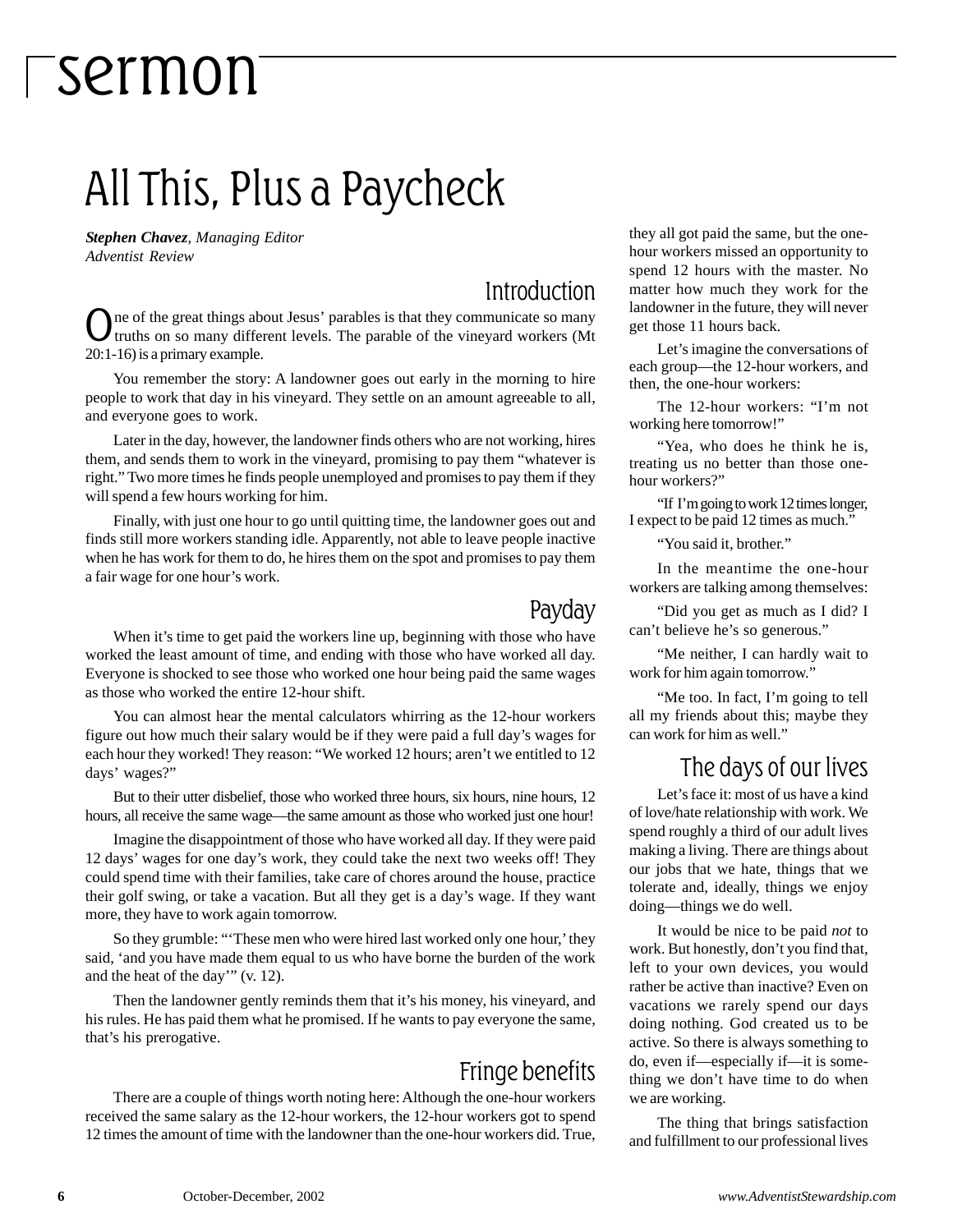is this: beyond working to make a living, working to support our families, working to keep from being fired, our work is a way to honor God and reflect a bit of His character to the people around us.

After all, God is a working, active God. He imagined an orderly and self-sustaining cosmos and built it from scratch. Throughout the Bible we read about His "works," how He provides humanity with spiritual and material blessings in creative and never-ending ways. We talk about how He will finish His work in righteousness. When we take the responsibilities He has given us seriously, we reflect the glory of the One who has equipped us to be a blessing to those we work for and with.

I like Eugene Peterson's paraphrase of Ephesians 6:5-8: "Servants, respectfully obey your masters but always with an eye to obeying the *real* master, Christ. Don't just do what you have to do to get by, but work heartily, as Christ's servants, doing what God wants you to do. And work with a smile on your face, always keeping in mind that no matter who happens to be giving the orders, you're really serving God. Good work will get you good pay from the Master, regardless of whether you are slave or free" (*The Message*).

#### It's not just a job, it's a calling

When we meet someone in a social setting, one of the first questions we ask is, "What do you do for a living?" Another way of saying it is, "What is your vocation?" The word "vocation" literally means "calling." What we are saying is: "What is your calling?"

We usually think of a calling as being related to some kind of ministry, such as being a pastor, doctor, teacher, nurse, or evangelist. But in fact, God calls and equips all of us so that, by the quality of our work in our vocations, He is honored and we reflect His character.

By this definition of "calling" there is no distinction between a pastor and a piano-tuner, between a dentist and a dietitian, between a stock trader and a stock car driver, a missionary or a mechanic. If we are doing our jobs, obeying (serving) our masters (bosses, clients), we are involved in acts of loyalty and worship each and every day.

And that's one of the points in the parable of the vineyard workers: while some obviously care more about collecting a pay check than serving the landowner, others are captivated by the landowner's generosity and can hardly wait to work for him again. Can you imagine the one-hour workers saying, "Tomorrow I'm going to goof off until the 'eleventh hour,' then I'll work for an hour and collect a full day's pay"? That would show they didn't understand the landowner at all.

#### For the glory of God

Johann Sebastian Bach (1685-1750) composed most of his music for worship settings. At the beginning of each of his musical transcriptions he wrote the initials JJ, Latin for *Jesu, juve* (Jesus, help me). At the end of each piece he wrote the initials SGD, *Solo gloria Deo* (Solely for the glory of God). Those initials, at the beginning and ending of each piece, indicate Bach's dependence on God throughout the creative processes that resulted in some of the most significant and inspirational music in the history of civilization.

 *"And work with a smile on your face, always keeping in mind that no matter who happens to be giving the orders, you're really serving God."*

What would happen at the beginning of each day if we made a compact with Christ, asking Him to accompany us to work and, throughout the day, relied on His guidance to solve problems and overcome challenges related to the workplace?

And what would happen if, at the end of the day, we were able to say, "Whatever good I've accomplished today, I want it to be for God's glory"?

God has given us an invaluable gift in calling us and equipping us to provide useful service to our churches and communities by our vocations. Not only do we get paid for doing what we're good at, we also have the great benefit—in the office, in the field, in the pulpit, on the assembly line, in the classroom, in the operating room, in the laboratory—of standing, shoulder-toshoulder, with Christ.

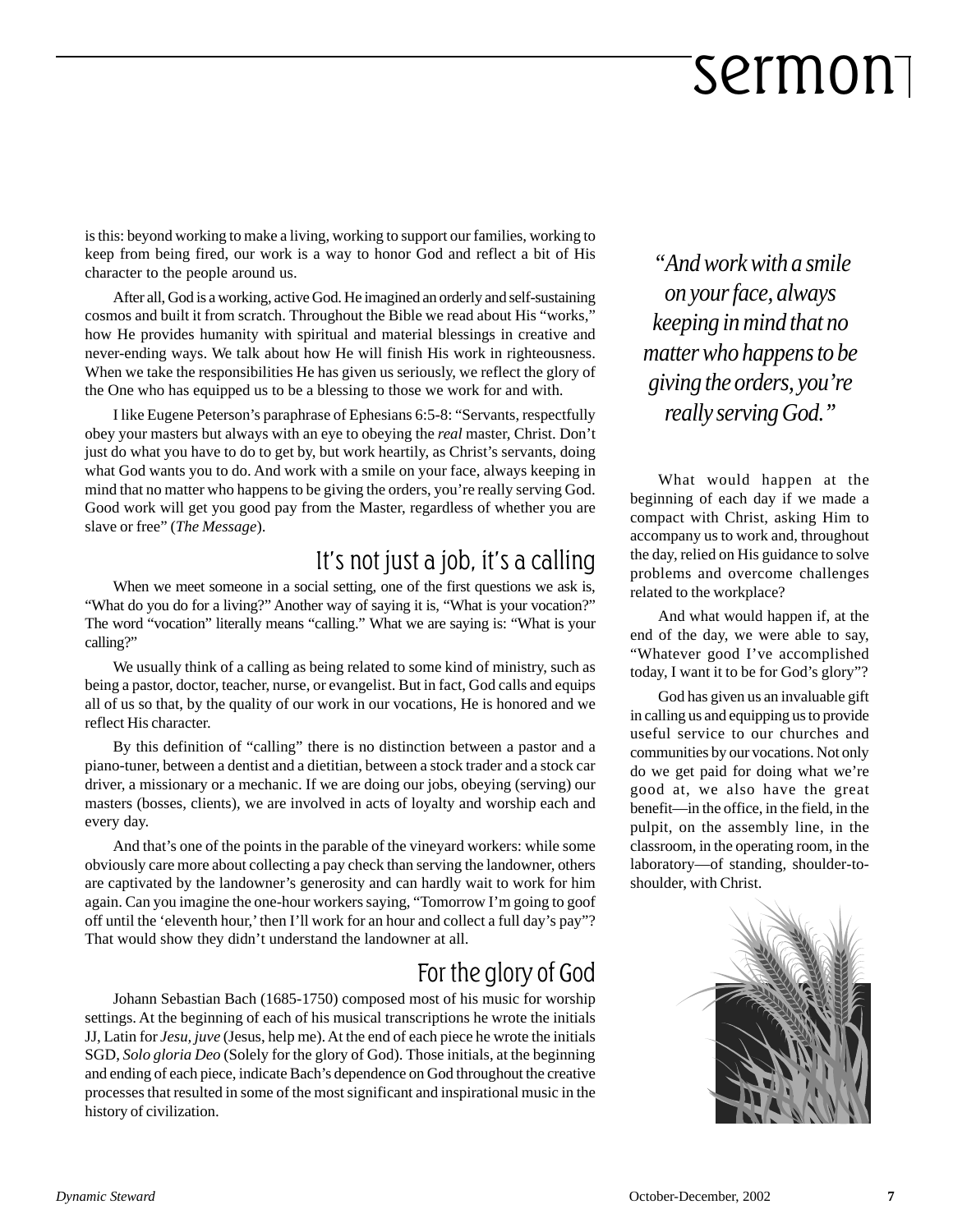## Interruptions: Nuisance or Opportunity?

*Ken W. Smith*

*President and Founder Christian Stewardship Ministries*

*contact Ken at: www.csmin.org*

*At work or at home: how to make the best of interruptions!*

SCRIPTURE: Proverbs 3: 5, 6

O you ever resent being interrupted? I know I do. Interruptions can be a most<br>unwelcome bother, but they can also be God's way of getting our attention<br>and redirecting our steps for His purposes. Every one of us is interru unwelcome bother, but they can also be God's way of getting our attention many times each day. And sometimes we're the ones interrupting as well. Clearly there are times when we need to avoid distractions. At other times, we need to be open to the Holy Spirit's leading. But how do we know the difference?

#### Avoiding unnecessary interruptions

Family time should be sacred. Our family adopted a family dinnertime and simply refused to answer the phone from 6:30 to 7:00 each night. That was before the days of answering machines. But we never missed an important call. And we put a high premium on spending quality time together as a family.

You may need similar blocks of uninterrupted time at work or at home. A secretary or phone answering machine can help here. Or, if you must answer, be brief and tell your caller that you cannot talk right now but that you will return the call at an agreed-upon time later in the day.

Don't explain why you can't take the time to talk now. The caller may be convinced his or her message is worthy of immediate response and may not appreciate your priorities. You don't want to offend the person. Simply say you'll call back at a time that is mutually agreeable. God has a best time for everything, and you're just trying to be obedient to Him as you schedule when you will handle an interruption. You always retain the right to talk to anyone at any time. But many of us need to establish the discipline of not talking just because the opportunity presents itself.

E-mail can really help in this situation. E-mail can enable you to avoid being an interrupter as well. It's great for reaching many people at once, and not interrupting any of them! If you have this handy tool, you can provide information and request a response—usually in less time than a phone call—and the other person can respond when he or she is free.

#### Responding to telephone opportunities

Would you rather dig ditches and clean latrines than serve time as a telephone solicitor? Most of us would, and we hate to be on the receiving end of those sales calls almost as much as we would hate to make them.

I've tried every approach to handling these unwelcome calls. I was rude. I was silent. I would lay down the phone and walk away. I would hang up. I complained to the phone company. Nothing worked.

Then God gave me the answer. Now I look forward to getting these calls. When a telephone solicitor phones, I ask if they will listen to me after I've listened to them. They always agree.

When we've finished talking about what they wanted to discuss, I remind them of their commitment to listen to me. Then I ask if they know Jesus Christ as their personal Savior. If they answer "no," I present the gospel. If they are local, I invite them to go to church with Pat and me. I give my testimony. I offer to send them a Bible if they will give me their address. I was really thrilled one evening when a lady working at a phone bank in Alabama gave her life to Christ. I only know her first name, but I still pray for her.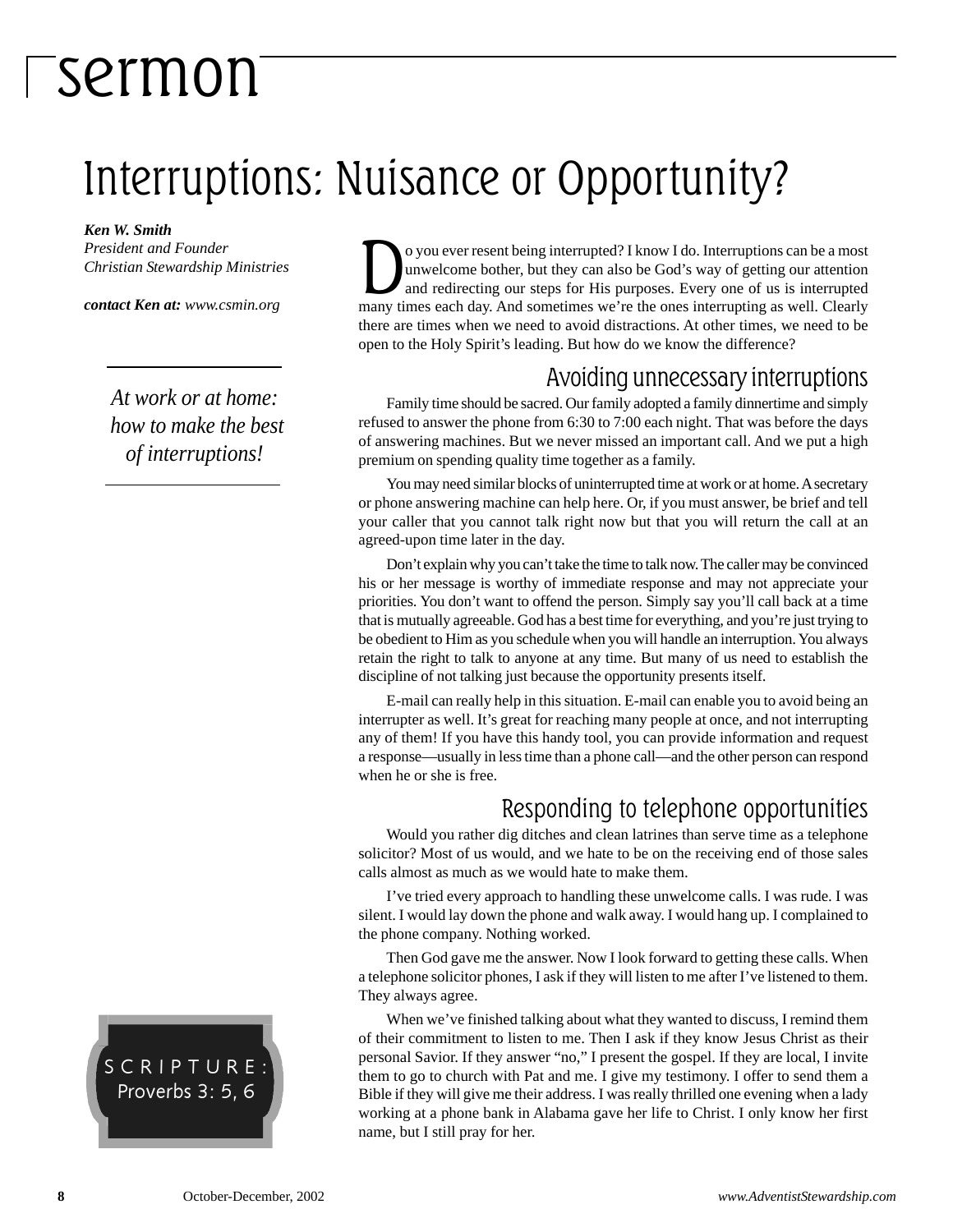#### Dealing with unexpected visitors

The same principle of dealing with interruptions works for those who are on the home front. If you've developed a schedule for cleaning your house and a neighbor drops by, share your plan and offer to get together another time. Let your neighbor know she's important by making time for her. You'll also have the advantage of thinking about how you want to spend the time together. Perhaps you will have an opportunity to pray with a neighbor or introduce one to the Lord.

If you work in an office and you have a door, close it! You might even try a note that says "Please do not disturb before 10:00 a.m." If someone knocks, don't answer. All but the most determined visitors will give up. If you don't have a door, a divider or screen around your work area will help. Place your Bible in plain sight. Most visitors won't interrupt you if they think you are spending time with God.

If your visitor persists, get up and walk toward them as quickly as they enter your office or work area. Be friendly and respond politely, but briefly. If they remain in your office or work area, leave and move toward a neutral location like the water cooler or copy machine. Let your guest follow you.

If your work setting is noisy or lacks privacy, you may want to find a place other than your regular work station when you want to avoid interruption. Perhaps your boss can help you.

#### Avoiding distractions

Often we're interrupted because we welcome distractions. The first step in avoiding distractions is to decide in advance that you are not looking for any, and if one comes your way, you will resist it.

Many people lack focus. They do not welcome distraction, but they cannot seem to concentrate on what they are supposed to be doing and just drift off into other things. It may be just a lack of discipline. The following suggestions may help:

- Try to work in an interruption-free environment. Avoid radios, TVs, stereos
- Resist talking to other people
- Organize your desk or work area and keep it free of clutter
- Establish a written plan for your time. Work from an outline
- Use a straightedge to help you read
- Plan periodic breaks to get up and walk around, but return promptly when it's time
- Get plenty of sleep at night
- Establish the habit of doing the same thing at the same time each day
- Keep track of your time and how you spend it
- Use a timer to break your work up into fifteen or thirty-minute segments

If you suspect you may be distracted because of a medical problem, have your eyes and ears examined. Consult a Christian psychologist who can look at your situation from a spiritual perspective. Or seek help from the Lord. Ask God to give you supernatural insight into what is causing you to fall prey to distractions. Is it disobedience in your life? Is it something that only He can reveal to you?

*As often as not, the way God informs us of the differences between our plan and His is through interruptions!*

#### Living amidst interruptions

Of course, there are times when interruptions demand immediate attention—when the baby cries, a siren wails immediately behind you, or a dog barks at midnight. I don't believe God wants us to worry about those interruptions that are beyond our control. Plan your day as best you can, but don't expect that it will go exactly that way. As often as not, the way God informs us of the differences between our plan and His is through interruptions!

As we grow in knowledge and grace, we learn how to distinguish between those interruptions God wants us to resist and those that reflect His real plan for us. That is called discernment, and we all need to develop it. That can only come from spending quality time with Him on a regular basis.

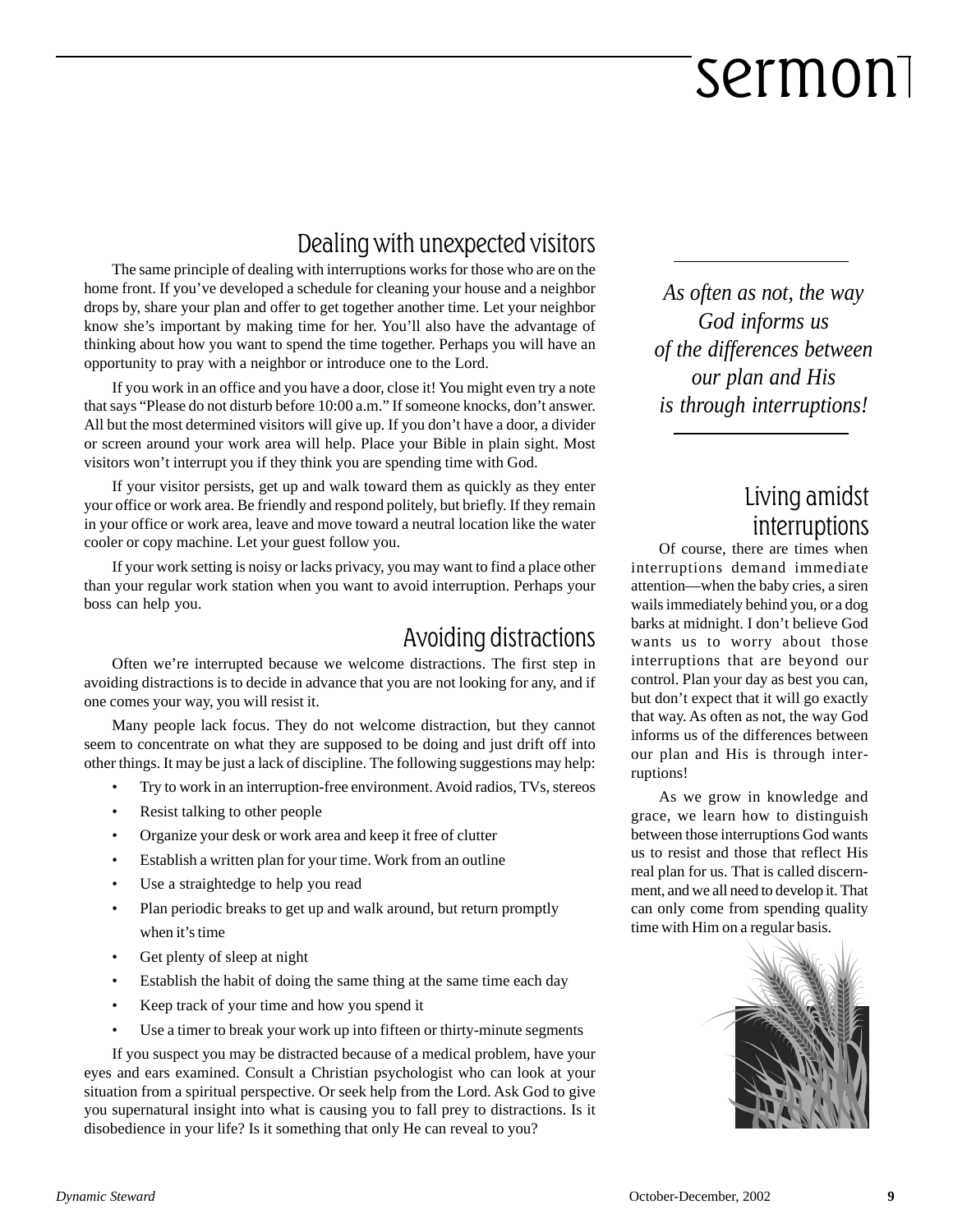### For Whom Do You Toil?

*Howard Dayton, CEO Crown Ministries*

*Howard Dayton is co-founder and CEO of Crown Financial Ministries, which is headquartered in Gainsville, Georgia.*

*A biblical view of work offers opportunity for personal growth and evangelism.*



#### First assignment

Union a fifty-year career the average person spends 100,000 hours working.<br>Unfortunately, many people just endure their work. And this is because of a<br>worldly view of work that keeps them focused on the fact that twenty-fi Unfortunately, many people just endure their work. And this is because of a worldly view of work that keeps them focused on the fact that twenty-five percent of their lives is devoted to a distasteful job. In order to find satisfaction in our work and place ourselves in a position where we can possibly earn more income, we need to understand what Scripture teaches about work.

 Even before sin entered the human race, God instituted work. Genesis 2:15 says, "The Lord God took the man and put him into the Garden of Eden to cultivate it and keep it." The very first thing the Lord did with Adam was to assign him work. Despite what many have come to think, work was initiated for our benefit in the sinless environment of the Garden of Eden. After the Fall, work was made more difficult. Genesis 3:17 reads, "Cursed is the ground because of you; in toil you shall eat of it all the days of your life. Both thorns and thistles it shall grow for you; and you shall eat the plants of the field; by the sweat of your face you shall eat bread."

Work is so important that in Exodus 34:21 God gives this command: "You shall work six days, but on the seventh day you shall rest." The Old Testament believer was required to work six days. In the New Testament Paul is just as direct when he wrote in 2 Thessalonians, "If anyone will not work, neither let him eat."

#### A house builds a carpenter

A primary purpose of work is to develop character. For example, while the carpenter is building a house, the house is also building the carpenter. Skill, diligence, manual dexterity, and judgment are refined. A job is not merely a task designed to earn money; it is also intended to produce godly character in the life of the worker.

Scripture reveals we are actually serving the Lord in our work. Colossians 3:23 says, "Whatever you do, do your work heartily, as for the Lord rather than for men … It is the Lord Christ whom you serve." This perspective has profound implications. Consider your attitude toward work. If you could see Jesus Christ as your boss, would you try to be more faithful in your job? The most important question you need to answer every day is: "For whom do I work?" You work for Christ.

The Lord wants us to work hard. "Whatever your hand finds to do, do it with all your might" (Ec 9:10). And Proverbs 12:27 says, "The precious possession of a man is diligence." In Scripture, hard work and diligence are encouraged, while laziness is soundly condemned. "He who is slack in his work is brother to him who destroys" (Pr 18:9).

But don't overwork! Working too hard has reached epidemic proportions. A frantic, breathless, over-commitment to work pervades our culture. Hard work must be balanced with the priorities of our relationship with the Lord and our family.

If your job demands so much of your time and energy that you neglect your relationship with Christ or your family, then you are working too hard; perhaps the job is too demanding or your work habits need changing. Exodus 34:21 reads, "You shall work six days, but on the seventh day you shall rest; even during plowing time and harvest you shall rest." Rest can become an issue of faith. Is the Lord able to make our six days of work more productive than seven days? Yes! The Lord instituted this weekly rest for our physical, mental, and spiritual health.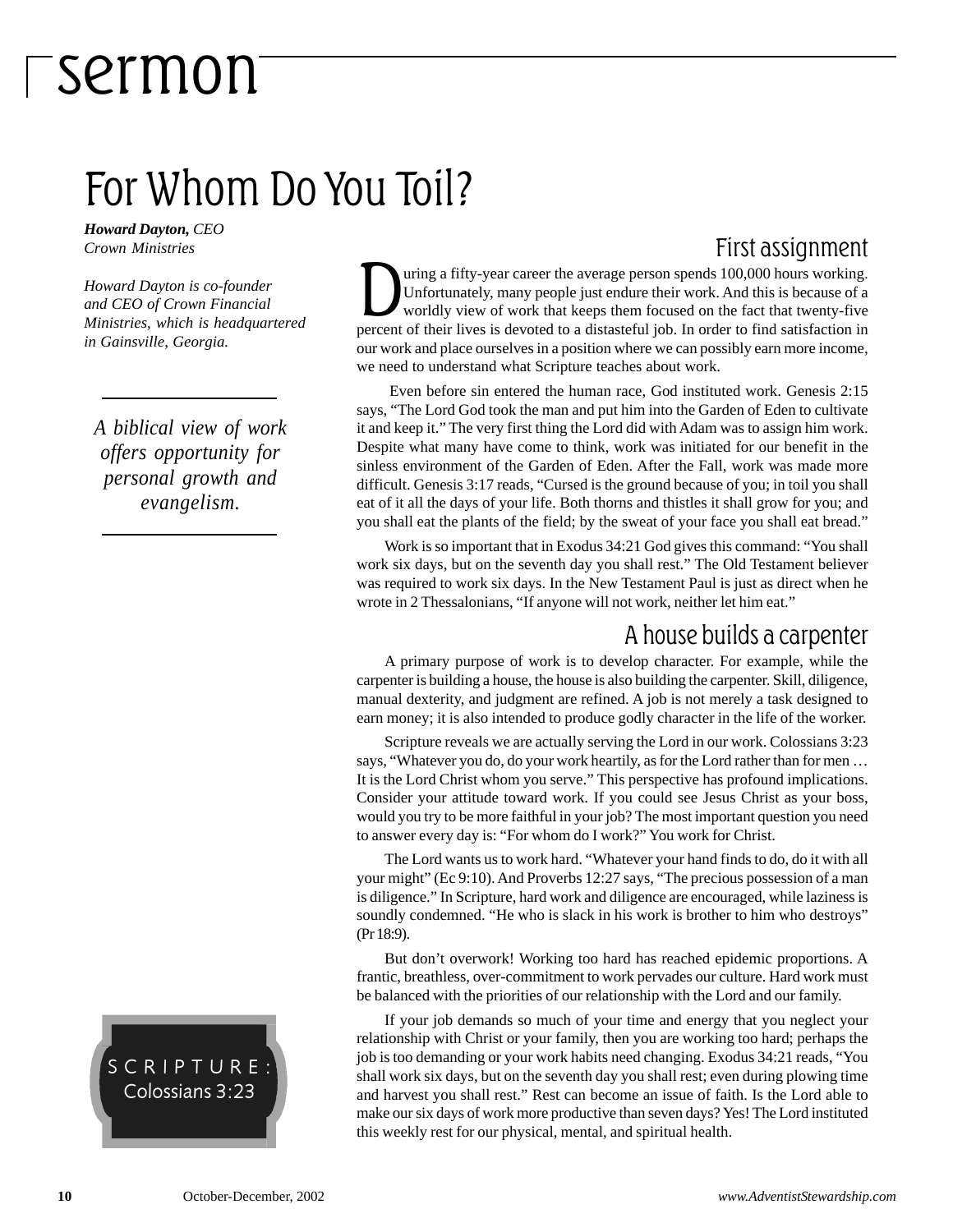#### Responsibility 1: Honesty

Several work responsibilities that we have were modeled by Daniel. Daniel 6:4 tells us that "No evidence of corruption" could be found in Daniel's work. He was absolutely honest, and we must be as well.

#### Responsibility 2: Faithfulness

The second responsibility is faithfulness. In Daniel 6:4, Daniel is described as "faithful." The godly worker needs to establish the goal of being faithful and excellent in work. Then he or she needs to work hard to attain that goal.

#### Responsibility 3: Prayer

Thirdly, the godly worker is a person of prayer. Daniel 6:10 reads, "Daniel … continued kneeling on his knees three times a day, praying and giving thanks before his God, as he had been doing previously."

Daniel governed the most powerful nation of his day. Few will ever be faced with the magnitude of his responsibilities and the time demands that must have been required. Yet Daniel knew the importance and priority of prayer. If you are not praying consistently, your work is suffering.

#### Responsibility 4: Honor

Fourthly, the godly employee always honors his or her superior. 1 Peter 2:18 reads, "Servants [or employees], be submissive to your masters [or employer] with all respect, not only to those who are good and gentle, but also to those who are unreasonable." One way to honor your employer is never to participate in gossip behind your employer's back—even if he or she is not an ideal person.

#### Responsibility 5: Share your faith

The final responsibility of a godly worker is sharing his or her faith. At the appropriate time, Daniel spoke of his faith in God to those around him. Listen to what King Darius said in Daniel 6:20: "Daniel, servant of the living God, has your God, whom you constantly serve, been able to deliver you from the lions?"

King Darius would never have known about the living God if Daniel had not communicated his faith at appropriate moments. Daniel's profession of faith in God would not have as powerfully influenced King Darius if Darius had not observed how Daniel did his work. Daniel fulfilled his responsibilities with honesty and faithfulness while honoring those around him.

Daniel influenced his employer—one of the most powerful people in the world—to believe in the only true God. You have that same opportunity in your own God-given sphere of work. Let me say this another way. A job well done earns you the right to tell others you work with about the reality of Christ. As we view our work from God's perspective, our potential to earn more income increases, dissatisfaction turns to contentment from a job well done, and drudgery is replaced with excitement over the prospect of introducing others to the Savior.

*Reprinted with permission from Crown Financial Ministries, www.crown.org*

*If you could see Jesus Christ as your boss, would you try to be more faithful in your job? The most important question you need to answer every day is: "For whom do I work?" You work for Christ.*

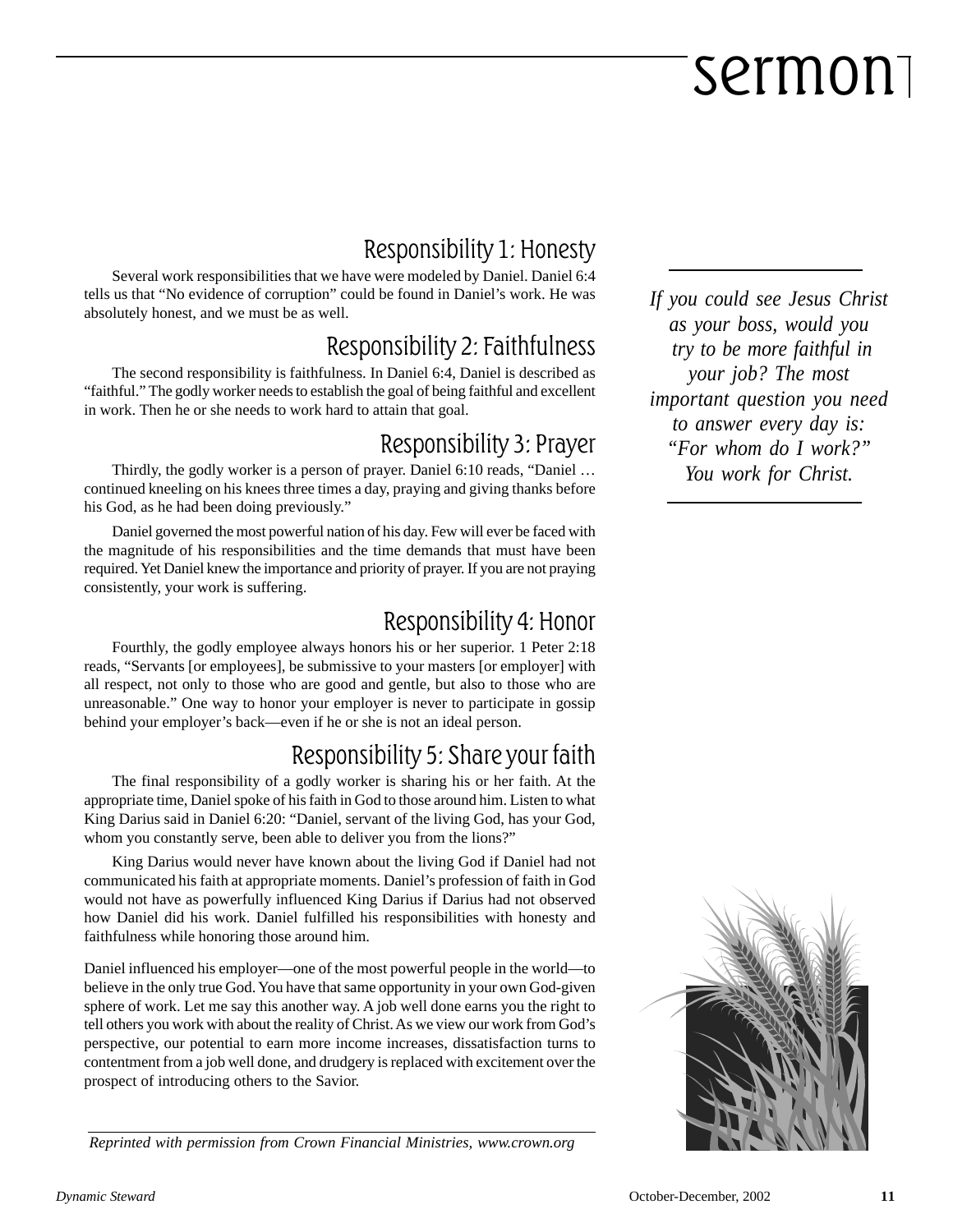### Resolving Conflict

*Steve Marr. President Business Proverbs Management a company providing biblical consulting to ministries and businesses.*

*To learn more, visit their website at www.businessproverbs.org.*

*Too often, even within the church, unresolved conflict creates workplace tensions*



#### Introduction

om was the pastor of counseling in a growing suburban church. Because he wanted to protect the privacy and confidentiality of individuals in the congregation who came to him for marriage counseling and other personal issue om was the pastor of counseling in a growing suburban church. Because he wanted to protect the privacy and confidentiality of individuals in the congregation who came to him for marriage counseling and other personal Often, these appointments would stretch over several hours, during which time he was absent from the office. Unfortunately, Tom also struggled with his personal time management, occasionally arriving late for appointments and appearing disorganized.

Over time, the administrative pastor and the church secretary, who usually had to "cover" for the counseling pastor, became angry. Although they both agreed that something should be done, neither was willing to confront Tom about his absences or other problems.

A year had gone by when the senior pastor finally stepped in to investigate an increasing number of complaints. When Tom defended his habits as part of his job and seemed unwilling to change, the situation quickly became heated. Ultimately, the only feasible solution was to dismiss Tom.

Too often, even within the church, unresolved conflict creates workplace tensions. Issues that should be dealt with between individuals become staff-wide or church-wide problems. And when the principal parties won't face the issues and resolve the situation, the senior pastor or board of elders must get involved. In the end, failure to resolve such conflicts affects everyone—pastors and staff, as well as parishioners.

Handling a situation like Tom's may never be easy. On-the-job confrontations seldom are. However, if a biblical pattern of conflict resolution had been followed, the church would not have encountered such severe difficulties, and the pastor of counseling could have stayed on as a productive team member.

Conflict in any organization is inevitable. Everyone has his or her own perspective of the events and people that make up the workplace. These different perspectives don't always mesh. In spite of disagreement, the key to growth and progress is to ensure that whatever the conflict, it is resolved in a positive way. The process is just as important as the end result. Even if the ultimate solution is not pleasant, the process of resolving the conflict can be a positive experience.

Three biblical principles govern the conflict resolution process. Implementing these principles can avoid the potentially divisive course of having a conflict spread throughout the congregation.

#### Principle 1: Deal with conflict right away

 Jesus was attacked by the Pharisees many times. Each time, His strategy was to confront the issue immediately. He never let anything "slide" for the sake of "keeping peace." With wisdom and enviable precision, He faced each confrontation when it occurred.

While the memory of an incident is fresh—act quickly—because time has a way of rewriting the "facts." When we hold onto an offense or delay confronting wrongdoing, our minds build on the foundation of frustration until the whole situation becomes distorted. If we fail to act promptly when we have been wronged, we give our anger an opportunity to grow and increase the chance that we will act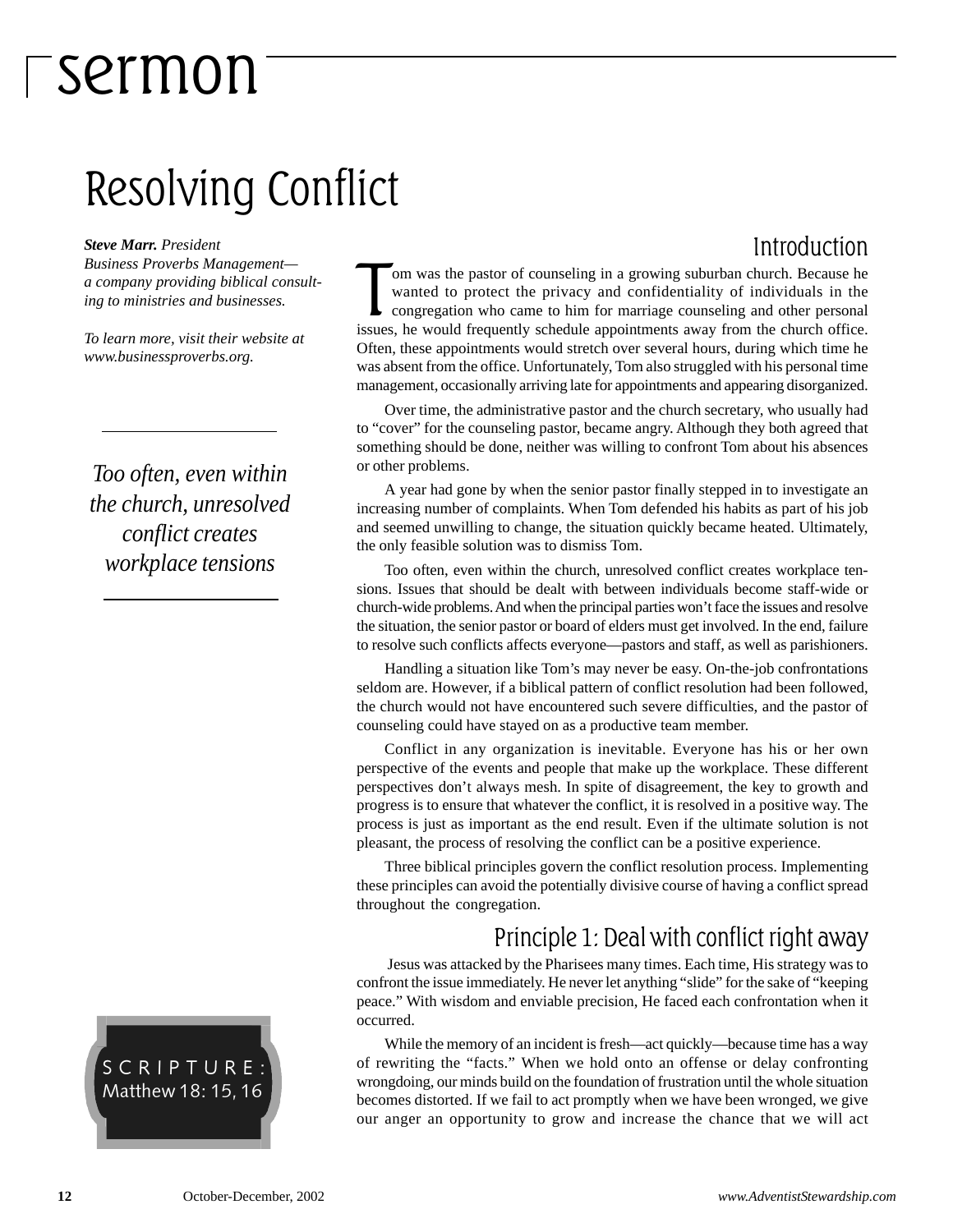inappropriately when we finally do confront the issue. Most importantly, when we fail to act quickly we lose the opportunity for immediate improvement of the circumstances. Had either the administrative pastor or the secretary acted quickly to resolve the conflict, the misunderstandings would likely have been alleviated and the scheduling problems would have improved measurably.

#### Principle 2: Deal directly with the person who has offended you

Jesus tells us "If your brother sins, go and reprove him in private" (Mt 18:15, NASB). We must develop the biblical habit of going to the person who has erred or wronged us. *Who else can immediately change the situation?*

Explain your perspective of the issue clearly and calmly. Stick to the facts and explain the circumstances that have caused the problem. Recommend a solution. Stay positive by focusing the conversation on solutions rather than attacking the person or the problem. Avoid stating how you feel and how you are personally affected, or you and your colleague could easily digress into a personal conflict.

 If you are unsuccessful in dealing directly with the person, continue to follow the scriptural model and "take one or two more with you" (Mt 18:16, NASB). Talk to your associate pastors or staff members and request a meeting to openly discuss the issues. Remember, the only one who can effectively change the person's behavior is the person himself. The purpose in bringing others into the discussion is to establish the facts of the case and bring a balanced perspective, not to exert additional pressure. Do not fall into the temptation to discuss the issue with others just to "let off steam" this is gossip, and it will only make the situation worse.

#### Principle 3: Deal with an issue completely

Don't leave loose ends or "wiggle room." Make sure each person involved understands the issue. Ask everyone to state his or her understanding of the issues. When a solution is chosen, ask each individual to clarify his or her understanding. Have everyone verbalize their agreement with the steps to be taken, then set a time frame for these steps to be completed.

If future actions are to be different to avoid problems, clearly confirm the future change. It is a good idea to document the conversation in a memorandum to avoid further misunderstandings. A great meeting is often ruined by failing to follow through.

When you are determined to deal completely with a challenge so that it will not resurface, a deeper issue may emerge. It is only when the *real* issue is addressed that the conflict can be fully resolved; so be alert to the possibility of a deeper issue.

Tom's desire to protect his counselees was admirable, but his methodology wasn't. Setting limits early on through appropriate confrontation might have averted the year-long problem he created.

The church will never be a perfect place as long as imperfect people are involved. But your efforts to resolve on-the-job conflict can make it a better place for everyone. The next time difficult issues arise, remember: deal with the issue right away; speak only with the people directly involved; and make sure the situation is resolved completely. Then sit back and watch your church grow.

*If a biblical pattern of conflict resolution had been followed, the church would not have encountered such severe difficulties, and the pastor of counseling could have stayed on as a productive team member.*

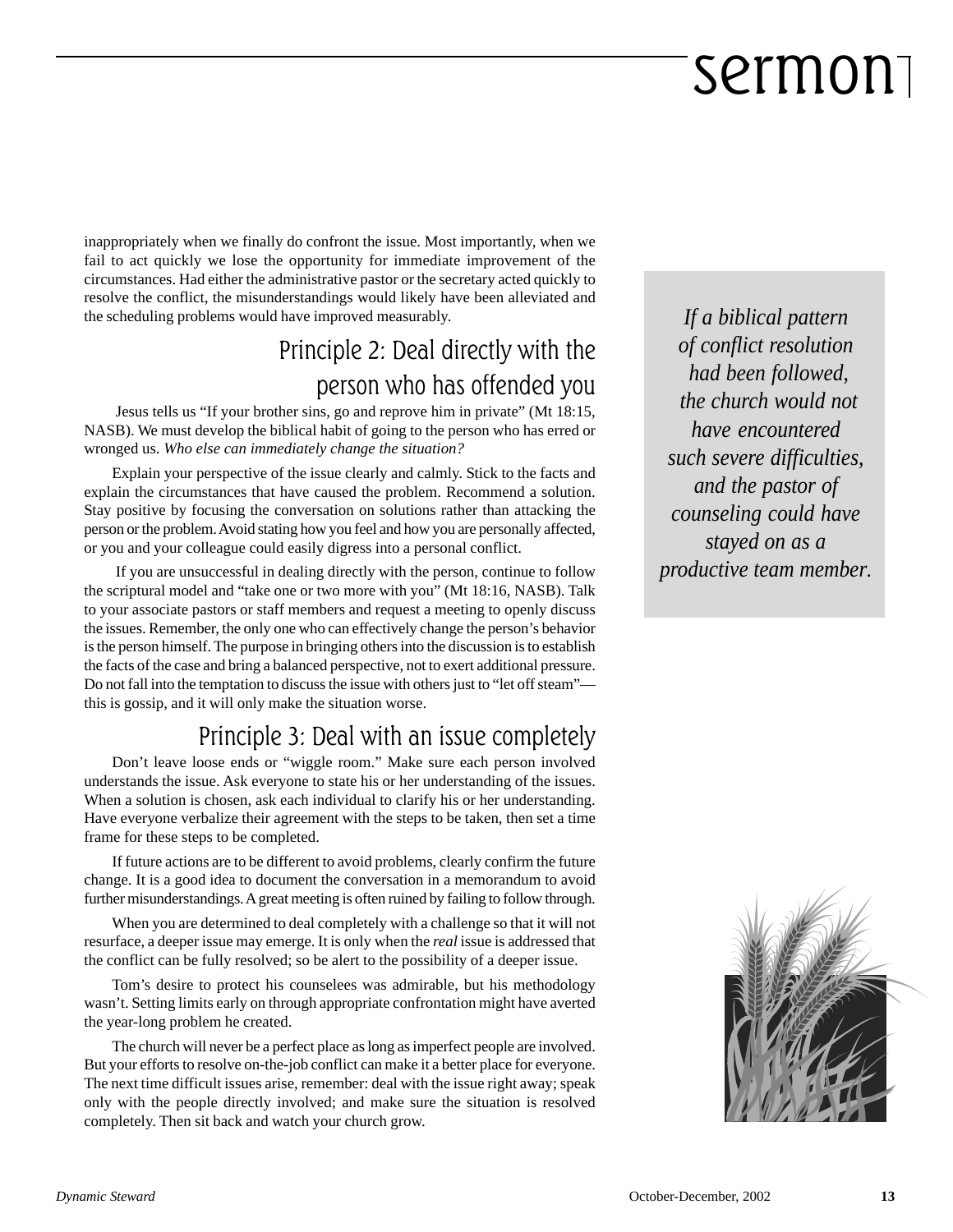# book reviews

Loving Monday

*Reviewed by Benjamin C. Maxson*, *Director General Conference Stewardship Department*

John Beckett's *Loving Monday* is a powerful and practical book on integrating God and faith values into everyday life. In narrative style, Beckett employs his ohn Beckett's *Loving Monday* is a powerful and practical book on integrating own journey in the business world to demonstrate the very real struggles one faces. He shares practical tips for making God real in the workplace—thus transforming it. The author practices his basic belief that the Bible can be used as a guide for doing good business. His "main mission in life is to know the will of God and to do it."

The book is organized into four sections, outlining principles and providing illustrations of their application. Part One, "Foundations," describes the experiences which led Beckett to discover and develop the principles that would become the guiding ethics for his business. Part Two, "The Big Picture," is an extremely valuable comparison of two philosophical perspectives. The first is common in our day, compartmentalizing work and faith in two separate and distinct arenas—two worlds. The second perspective integrates work and faith in a remarkable and compatible way. Part Three, "Applications," explores how to apply foundational truths, deeply rooted in Scripture, into every aspect of daily life. Part Four, "The Wrap-Up," ties things together and looks at applying these principles to people in business.



by John D. Beckett InterVarsity Press Downers Grove, Illinois 1998 \$15.99

This is a book that I believe every Christian should read. It is time to integrate faith and daily life, and Beckett has given us an excellent example of this journey.

### Daddy@Work

*Reviewed by the Staff of Dynamic Steward*



by Robert Wolgemuth Zondervan Publishing House Grand Rapids, Michigan 1999 \$ 16.99

The title of this book did not fully prepare me for what I was about to find, but I was pleasantly and thoughtfully surprised. *Daddy@Work* is about cross-training. What does a father learn at home that he can use in his business practices, and what does a businessman learn at work that can be of value in his parenting skills at home?

If you read this work, you will find out. Robert Wolgemuth's approach is creative and meaningful. The book's subtitle is "Loving Your Family, Loving Your Job ... Being Your Best in Both Worlds." In other words, says the author, "You can be a good dad and a successful businessman by being the same person in both places."

The book is filled with stories that explain how this can happen. Wolgemuth discusses the benefits of protecting the rights and privacy of those you work with as well as your children, and he tells how his daughter taught him this important lesson. He also talks about conversation—really listening, and not just waiting for a place to jump in and take over the conversation. He speaks of affection, discipline, laughter, faith, and conduct in both of these important worlds—always sharing lessons learned in one and carried over to the other.

The quotes in the book are excellent. I highly recommend this work—for both Daddies and Mommies who care about their families and their co-workers.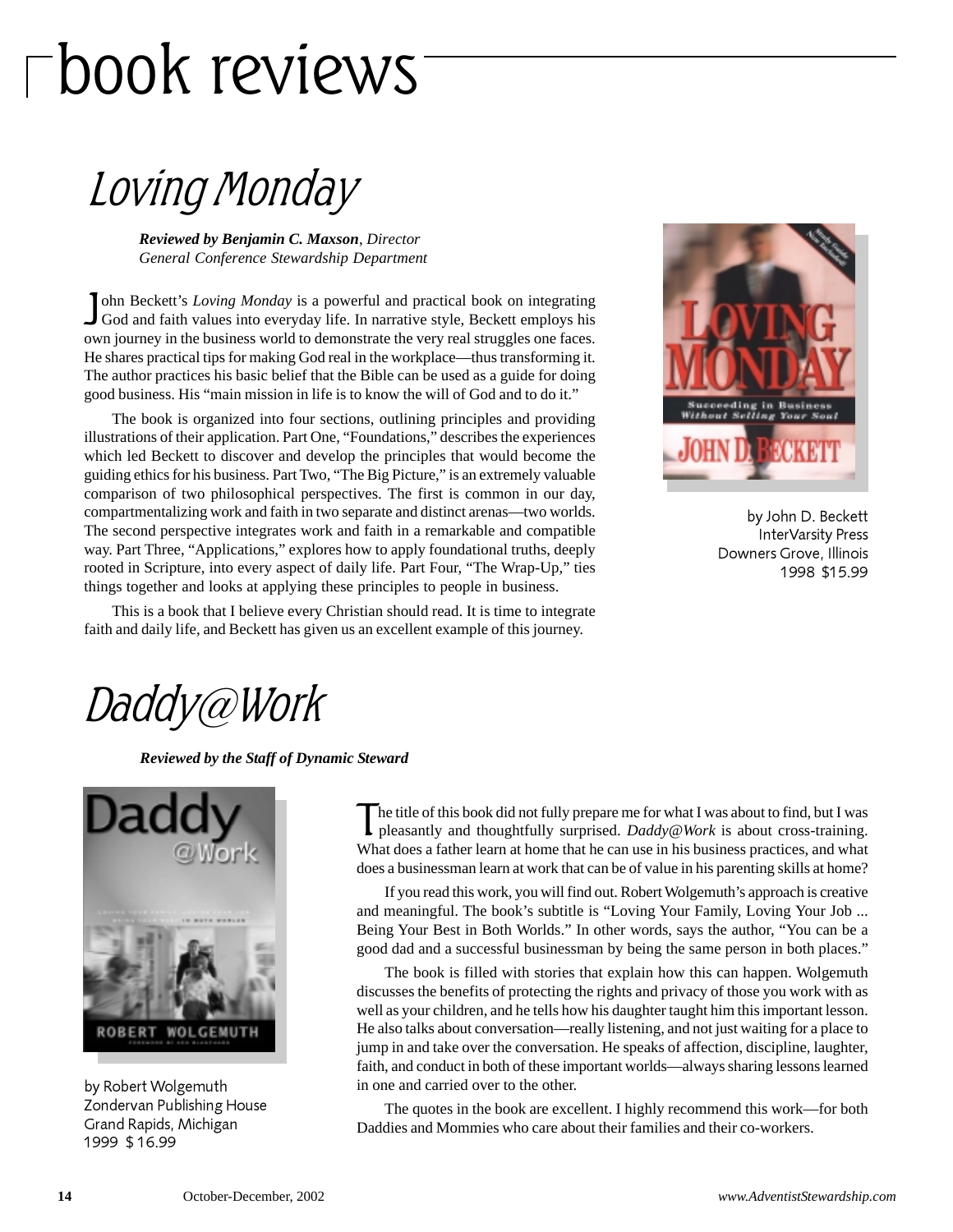# book reviews

### Things Unseen

*Reviewed by Claire L. Eva, Assistant Director General Conference Stewardship Department*

Mark Buchanan's *ThingsUnseen: Living in Light of Forever* is exceptional.<br>There are few books I've read of late that have been so meaningful. The authorpastor is not only a gifted writer, philosopher, and storyteller—he is God's man. He describes what it means to be heavenly minded. I confess, I had not realized so many Bible passages center in this subject. Says Mark:

"Heavenly-mindedness is sanity. It is the best regimen for keeping our hearts whole, our minds clear…. Only those who fill their hearts and minds with heaven can want or even recognize its earthly counterpart…. To be of real earthly good requires a certain fearlessness: a freedom from the fear of death, from the loss of property or status or title or comfort, from the threat of tyrants, the power of armies, the day of trouble."

Buchanan says that "our deepest instinct is heaven. Heaven is the ache in our bones and the splinter in our heart." The book's four sections are: 1) Heaven-Haunted: Missing Things Unseen 2) Heaven-Struck: Seeing Things Unseen 3) Heaven-Sent: Being of Earthly Good and 4) Heaven-Bent: Living in the Light of Forever.

If you want to encounter a transparent, healthy honesty, feel the breeze of a fresh new way to see, and live with eternity ever in view, you will find it here.The Spirit working through this writing has lifted me and given me new vision, new hope.



by Mark Buchanan Multnomah Publishers Sisters, Oregon 2002 \$12.99

### The Anxiety Cure

*Review by Dr. Delmer Holbrook Retired President of Home Study International*



by Dr. Archibald D. Hart Word Publishing Nashville, Tennessee 1999 US \$13.99

Anxiety, worry, and panic attacks are leading emotional problems in our breakneck, high-speed world. They comprise the number one emotional problem for women and are second only to substance abuse in men. *The Anxiety Cure* is a very readable, sensible text that practically covers the entire field regarding anxiety.

This book is for everyone! Whether you are a worrier or not, there are almost certainly worriers all around you. Hart makes the point convincingly that our brains have their own system of natural tranquilizers, and popping pills isn't the best way to go. The chapter, "A Seven-Week Plan for Breaking the Worry Habit," is worth the price of the book alone. Dr. Hart builds his message solidly on biblical principles and reflects a lifetime of experience in counseling the worried, the fretful, and the anxious. Read it! It could very well change your life.